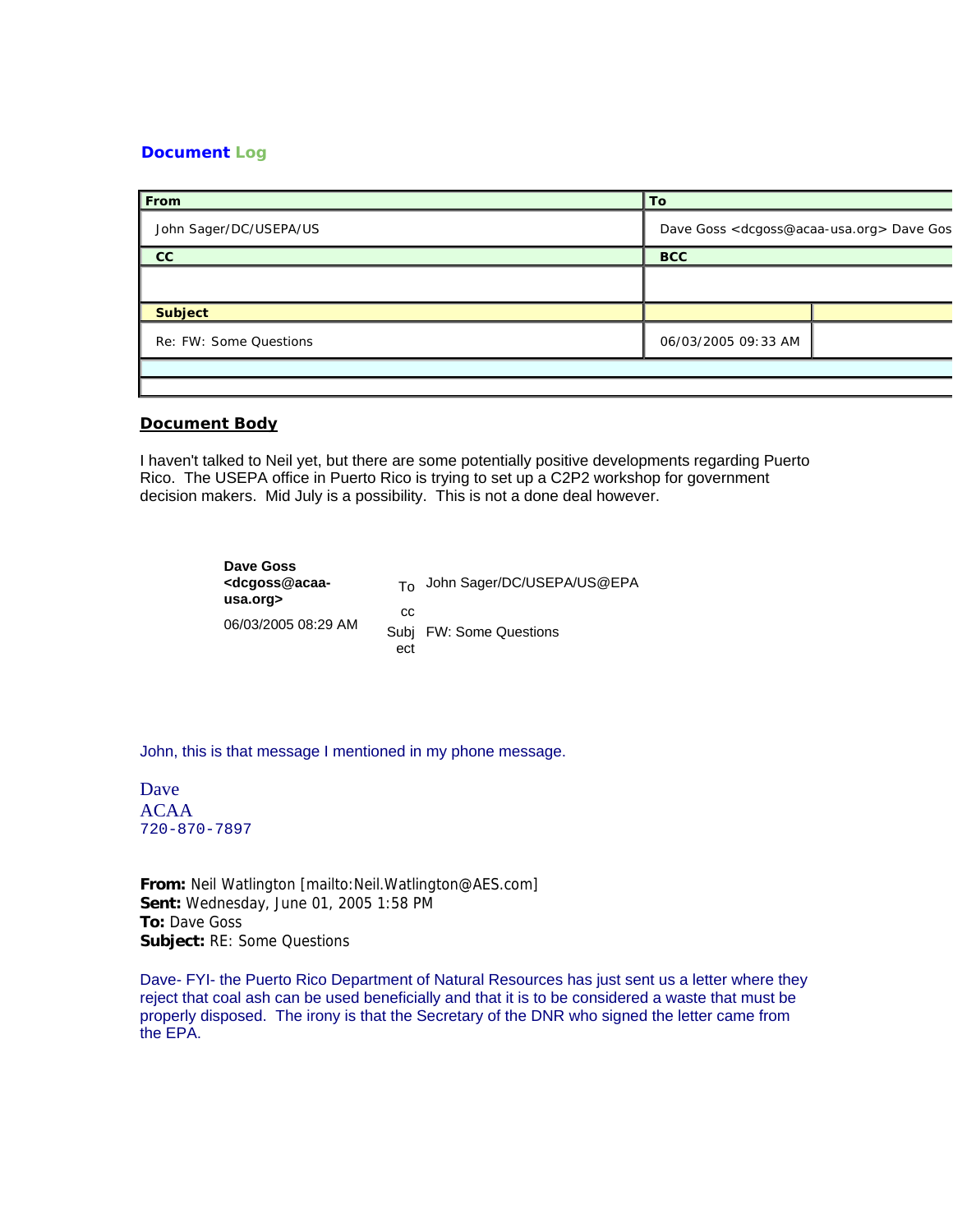-----Original Message----- **From:** Dave Goss [mailto:dcgoss@acaa-usa.org] **Sent:** Wednesday, June 01, 2005 5:43 AM **To:** Neil Watlington **Subject:** RE: Some Questions

Neil,

Thank you very much for this information. I'll keep you posted.

Dave ACAA 720-870-7897

**From:** Neil Watlington [mailto:Neil.Watlington@AES.com] **Sent:** Tuesday, May 31, 2005 12:29 PM **To:** Dave Goss **Subject:** RE: Some Questions

Sorry for getting back to you so late, but I was out of the country. Please see my answers below.

-----Original Message----- **From:** Dave Goss [mailto:dcgoss@acaa-usa.org] **Sent:** Monday, May 23, 2005 11:30 AM **To:** Neil Watlington **Subject:** Some Questions

Neil,

Today I had a call from EPA Region 2, Charles Harewood who asked me a number of questions abut your planned applications.

He mentioned that there is a perception that when the Guyama facility was permitted, there was a commitment not to dispose of any material on-island. Is this correct? He then mentioned that to be sure any planned applications are not disposal, he would like some additional details about the uses you have planned for the material For example,

We made a contractual commitment that our CCP's would be beneficially used on the island, or shipped out. Throughout all of the permitting process we made it clear that our intention would be to find beneficial uses for our CCP's on the island.

> Can you explain the projects or applications that you envision the ash to be used for?

The Manufactured Aggregate (fly and bed ash 80:20 mixed with water) is mostly used as a fill material in construction. We are currently building several rural road construction projects using the material as a base. The fly and bed ash are currently being used for liquid waste stabilization an application that is growing. We expect additional applications in construction to develop soon, such as filler material for asphalt, and extenders for grout and paint. We would like to expand into agriculture as a lime substitute.